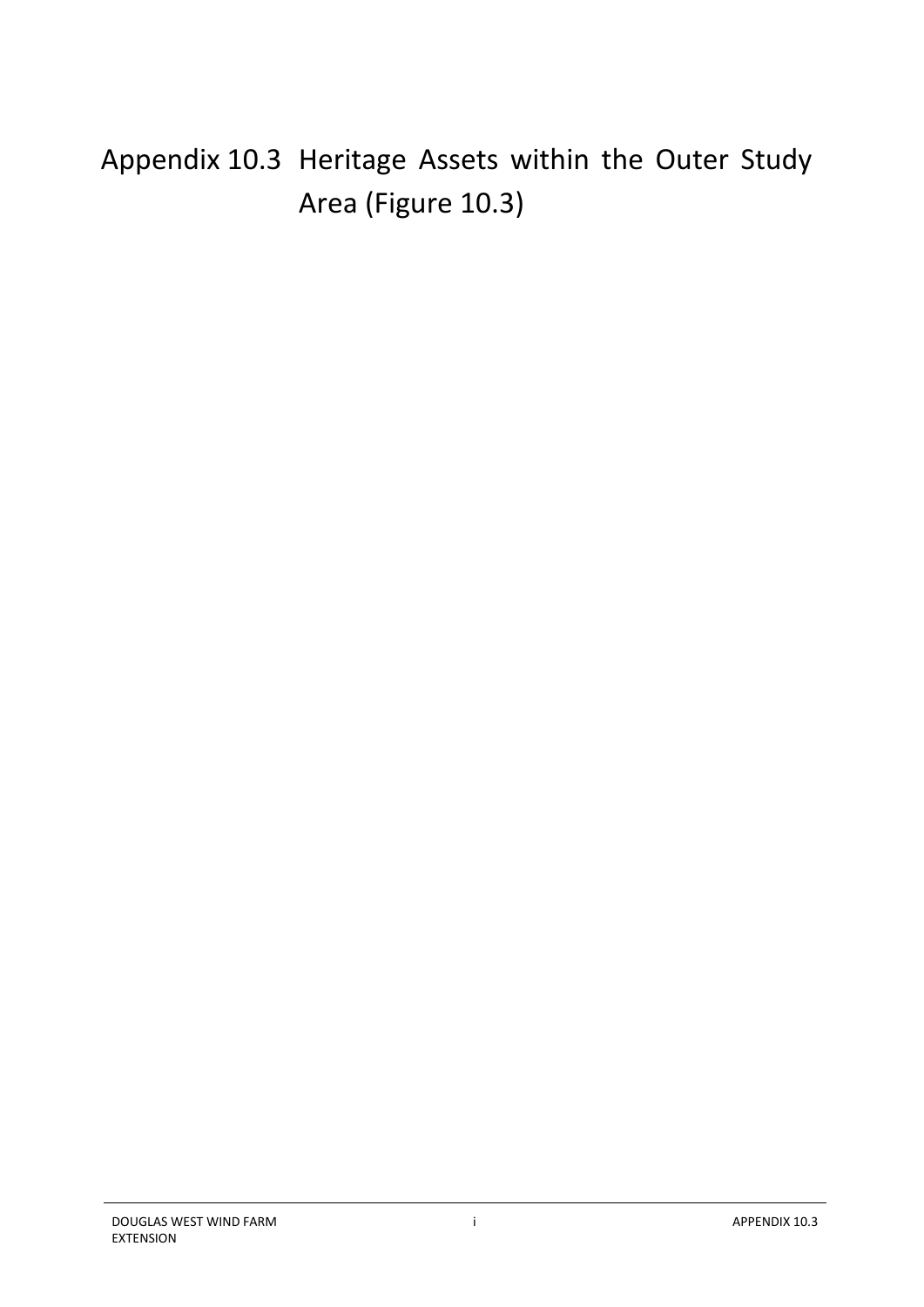This page is intentionally blank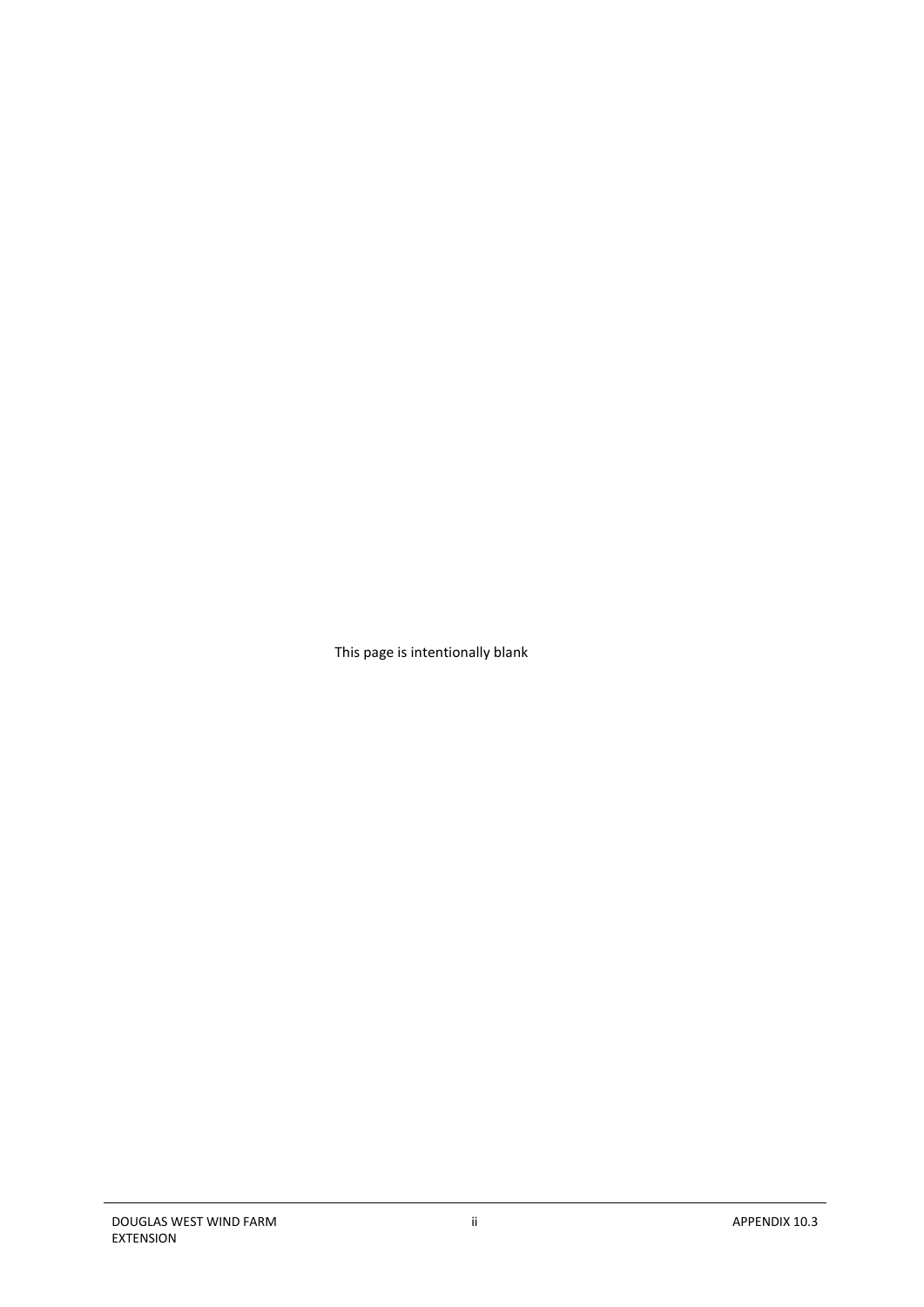## <span id="page-2-0"></span>Appendix [1](#page-2-0)0.3 Heritage Assets within the Outer Study Area<sup>1</sup> (Figure 10.3)

| Designation<br>Ref | <b>Designation Name</b>                              | <b>Designation Type</b>   | Sensitivity of<br>Asset | <b>Setting</b>                                                                                                                  | <b>Turbine Tip</b><br><b>Visibility (ZTV)</b> | <b>Turbine Hub</b><br><b>Visibility (ZTV)</b> | <b>Distance to</b><br><b>Nearest</b><br>Turbine (km) | <b>Nearest</b><br><b>Turbine No</b> | <b>Magnitude of</b><br>Impact | <b>Significance of</b><br><b>Effect</b> | <b>Visualisation Ref</b> |
|--------------------|------------------------------------------------------|---------------------------|-------------------------|---------------------------------------------------------------------------------------------------------------------------------|-----------------------------------------------|-----------------------------------------------|------------------------------------------------------|-------------------------------------|-------------------------------|-----------------------------------------|--------------------------|
| n/a                | New Lanark                                           | World Heritage Site       | Very High               | Localised riverside setting within Falls of Clyde<br>GDL                                                                        | $10-13$                                       | $10-13$                                       | 11.0                                                 | T12                                 | Negligible                    | Minor                                   |                          |
| SM1144             | St Kentigern's Church, Lanark                        | Scheduled Monument   High |                         | Outskirts of Lanark; localised setting within<br>cemetery                                                                       | $10-13$                                       | $10-13$                                       | 12.9                                                 | T12                                 | Negligible                    | Minor                                   |                          |
| SM2595             | Hyndford House, crannog 135m<br>NNW of               | Scheduled Monument        | High                    | Woodland setting; adjacent to Hyndford Sand &<br>Gravel Quarry; localised setting                                               | $10-13$                                       | $10-13$                                       | 13.0                                                 | T12                                 | Negligible                    | Minor                                   |                          |
| SM2882             | Black Hill, fort & cairn                             | <b>Scheduled Monument</b> | High                    | Rural setting; prominent hill top setting; wide<br>ranging views                                                                | $10-13$                                       | $10-13$                                       | 10.8                                                 | T12                                 | Negligible                    | Minor                                   |                          |
| SM4485             | Craighead, platform settlement<br>1200m WNW of       | Scheduled Monument   High |                         | Open moorland setting; Duneaton Water valley;<br>part of local group with SM4513, SM4517 &<br>SM2606; localised setting         | $10-13$                                       | $10-13$                                       | 11.9                                                 | T13                                 | Negligible                    | Minor                                   |                          |
| SM4275             | Cairn Kinny                                          | Scheduled Monument        | High                    | Prominent hill top setting; wide ranging views;<br>intervisibility with Cairn Table (SM6431)                                    | $10-13$                                       | $10-13$                                       | 9.9                                                  | T1                                  | Negligible                    | Minor                                   | LVIA VP 11               |
| SM4234             | Auchensaugh Hill, cairn                              | Scheduled Monument        | High                    | Prominent hill top setting; wide ranging views;<br>intervisibility with Wildshaw Cairn (SM4511);<br>view to Tinto Hill (SM4660) | $10-13$                                       | $10-13$                                       | 6.3                                                  | T11                                 | Negligible                    | Minor                                   | LVIA VP 13               |
| SM4261             | Dungavel Hill, cairn                                 | Scheduled Monument   High |                         | Prominent hill top setting; local landmark; wide<br>ranging views; intervisibility with Tinto Hill<br>(SM4660)                  | $10-13$                                       | $10-13$                                       | 12.9                                                 | T13                                 | Negligible                    | Minor                                   |                          |
| SM4660             | Tinto Cairn, cairn on summit of<br><b>Tinto Hill</b> | Scheduled Monument   High |                         | Prominent hill top setting; local landmark; wide<br>ranging views; intervisibility with Dungavel Hill<br>Cairn (SM4261)         | $10-13$                                       | $10-13$                                       | 13.9                                                 | T <sub>13</sub>                     | Negligible                    | Minor                                   | LVIA VP 8                |
| SM4254             | Fagyad Hill, cairn                                   | Scheduled Monument   High |                         | Hill top setting to southwest of Abington;<br>northeast of summit; views to Dungavel Hill<br>(SM4261) & Tinto Hill (SM4660)     | $10-13$                                       | $10 - 13$                                     | 14.0                                                 | T <sub>13</sub>                     | Negligible                    | Minor                                   |                          |
| SM4513             | Netherton, cairn 800m SW of                          | Scheduled Monument   High |                         | Hill top setting; northwest of summit of Black<br>Hill; part of local group with SM4485, SM4517 &<br>SM2606; localised setting  | $10-13$                                       | $10-13$                                       | 11.6                                                 | T13                                 | Negligible                    | Minor                                   |                          |
| SM4511             | Wildshaw Hill, cairn 500m<br>WSW of summit           | Scheduled Monument   High |                         | Hill top setting (on WSW side of summit); wide<br>ranging views; intervisibility with Auchensaugh<br>Hill Cairn (SM4234)        | $10-13$                                       | $10-13$                                       | 9.0                                                  | T <sub>13</sub>                     | Negligible                    | Minor                                   | Fig 10.8                 |

<sup>&</sup>lt;sup>1</sup> Excluding those within the Middle Study Area and excluding assets with NSR Codes C and V (these are assessed as being of medium sensitivity but they are not unequivocally of national importance).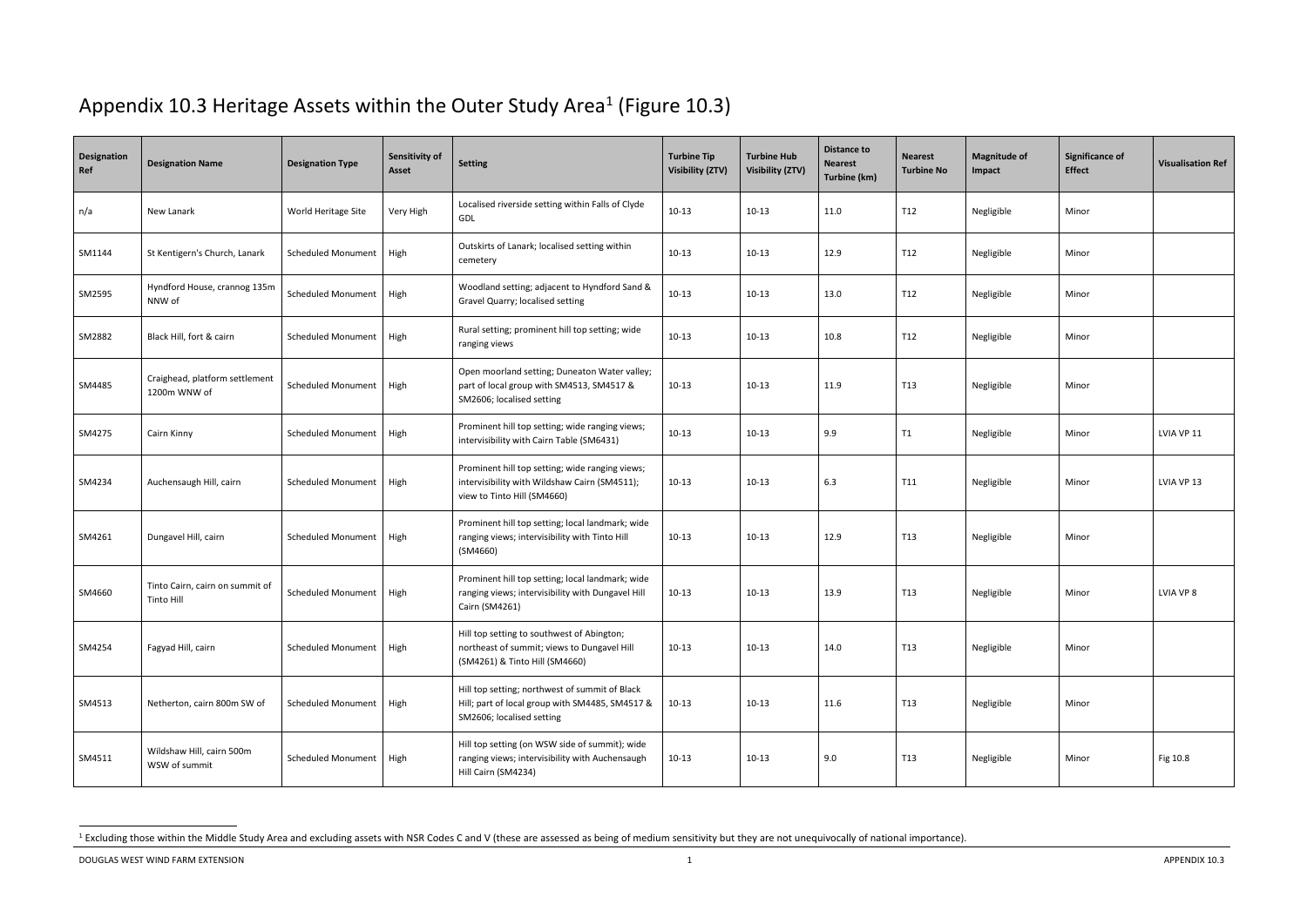| Designation<br>Ref | <b>Designation Name</b>                                                      | <b>Designation Type</b>   | Sensitivity of<br>Asset | <b>Setting</b>                                                                                                                                                              | <b>Turbine Tip</b><br><b>Visibility (ZTV)</b> | <b>Turbine Hub</b><br><b>Visibility (ZTV)</b> | <b>Distance to</b><br><b>Nearest</b><br>Turbine (km) | <b>Nearest</b><br><b>Turbine No</b> | <b>Magnitude of</b><br>Impact | <b>Significance of</b><br><b>Effect</b> | <b>Visualisation Ref</b> |
|--------------------|------------------------------------------------------------------------------|---------------------------|-------------------------|-----------------------------------------------------------------------------------------------------------------------------------------------------------------------------|-----------------------------------------------|-----------------------------------------------|------------------------------------------------------|-------------------------------------|-------------------------------|-----------------------------------------|--------------------------|
| SM90083            | Craignethan Castle                                                           | Scheduled Monument   High |                         | Woodland setting on promontory above River<br>Nethan; open aspect south along local section of<br>river valley                                                              | $10-13$                                       | $10-13$                                       | 13.5                                                 | T12                                 | Negligible                    | Minor                                   |                          |
| SM2612             | Castle Hill, site of Lanark Castle                                           | <b>Scheduled Monument</b> | High                    | Woodland setting at south of Lanark CA; overlain<br>by modern bowling green and pavilions                                                                                   | $10-13$                                       | $4 - 6$                                       | 12.4                                                 | T12                                 | Negligible                    | Minor                                   |                          |
| SM4529             | Blackhill, barrow 80m W of,<br>Crossford                                     | Scheduled Monument   High |                         | Rural farmland setting northwest of Black Hill<br>fort (SM2882); localised setting; open aspect to<br>north                                                                 | $10-13$                                       | $7-9$                                         | 11.4                                                 | T12                                 | Negligible                    | Minor                                   |                          |
| SM4631             | Cairn Table, two cairns                                                      | Scheduled Monument   High |                         | Prominent hill top setting; wide ranging views;<br>intervisibility with Cairn Kinny (SM4275)                                                                                | $10-13$                                       | $7-9$                                         | 9.8                                                  | T1                                  | Negligible                    | Minor                                   | LVIA VP 15               |
| SM5094             | Thirstone, stone circle 1300m<br>NNW of                                      | Scheduled Monument        | High                    | Open moorland setting adjacent to Wildshaw<br>Burn; lies to southwest of M74; open aspect to<br>south; Andershaw Wind Farm and OHL<br>prominent in views to southwest       | $1 - 3$                                       | No visibility                                 | 8.4                                                  | T13                                 | Negligible                    | Minor                                   |                          |
| SM6640             | Muirkirk, remains of tar works,<br>mines and structures E of<br>Garpel Water | Scheduled Monument        | High                    | Open moorland setting south of Muikirk;<br>localised setting                                                                                                                | $4 - 6$                                       | $1 - 3$                                       | 11.0                                                 | T1                                  | Negligible                    | Minor                                   | LVIA VP 10               |
| SM2604             | Castle Qua, fort 345m WSW of<br>Mouse Bridge                                 | Scheduled Monument        | High                    | Woodland setting on north bank of Mouse<br>Water; localised setting                                                                                                         | $4 - 6$                                       | $1 - 3$                                       | 13.6                                                 | T12                                 | Negligible                    | Minor                                   |                          |
| SM2606             | Black Hill, fort 650m NW of<br>Craighead                                     | Scheduled Monument        | High                    | Hill top setting; southeast of summit of Black Hill;<br>part of local group with SM4485, SM4517 &<br>SM4513; localised setting                                              | $4 - 6$                                       | $1 - 3$                                       | 12.5                                                 | <b>T13</b>                          | Negligible                    | Minor                                   |                          |
| SM2502             | Devonshaw Hill, fort 500m NE<br>of Woodend Farm                              | Scheduled Monument   High |                         | Promontory ridge overlooking River Clyde valley<br>to southwest; commands pass through hills<br>(modern A702); locally prominent in views from<br>south                     | $4 - 6$                                       | $1 - 3$                                       | 14.4                                                 | T13                                 | Negligible                    | Minor                                   |                          |
| SM2848             | Dungavel Hill, cairn                                                         | Scheduled Monument   High |                         | Prominent hill top setting; within commercial<br>forestry; wide ranging views; Dungavel Wind<br>Farm prominent in views to north; view west to<br>Tinto Hill Cairn (SM4660) | $4 - 6$                                       | $1 - 3$                                       | 12.3                                                 | T2                                  | Negligible                    | Minor                                   |                          |
| SM4530             | Cold Chapel, settlement 500m<br>NE of                                        | Scheduled Monument   High |                         | West facing hillside setting to east of River Clyde;<br>localised setting overlooking Abington Services<br>and motorway junction                                            | $7-9$                                         | $4 - 6$                                       | 14.2                                                 | T13                                 | Negligible                    | Minor                                   |                          |
| SM5451             | Hillend, enclosures 250m ENE<br>of                                           | Scheduled Monument        | High                    | Cropmark site on west bank of River Clyde; valley<br>bottom setting; localised setting                                                                                      | No visbility                                  | No visibility                                 | 13.5                                                 | T13                                 | None                          | None                                    |                          |
| SM2931             | Glenbuck Ironworks, 470m NW<br>of Glenbuck Home Farm                         | Scheduled Monument   High |                         | Moorland setting north of Glenbuck farm;<br>surrounded by opencast coal working                                                                                             | No visibility                                 | No visibility                                 | 4.5                                                  | T1                                  | None                          | None                                    |                          |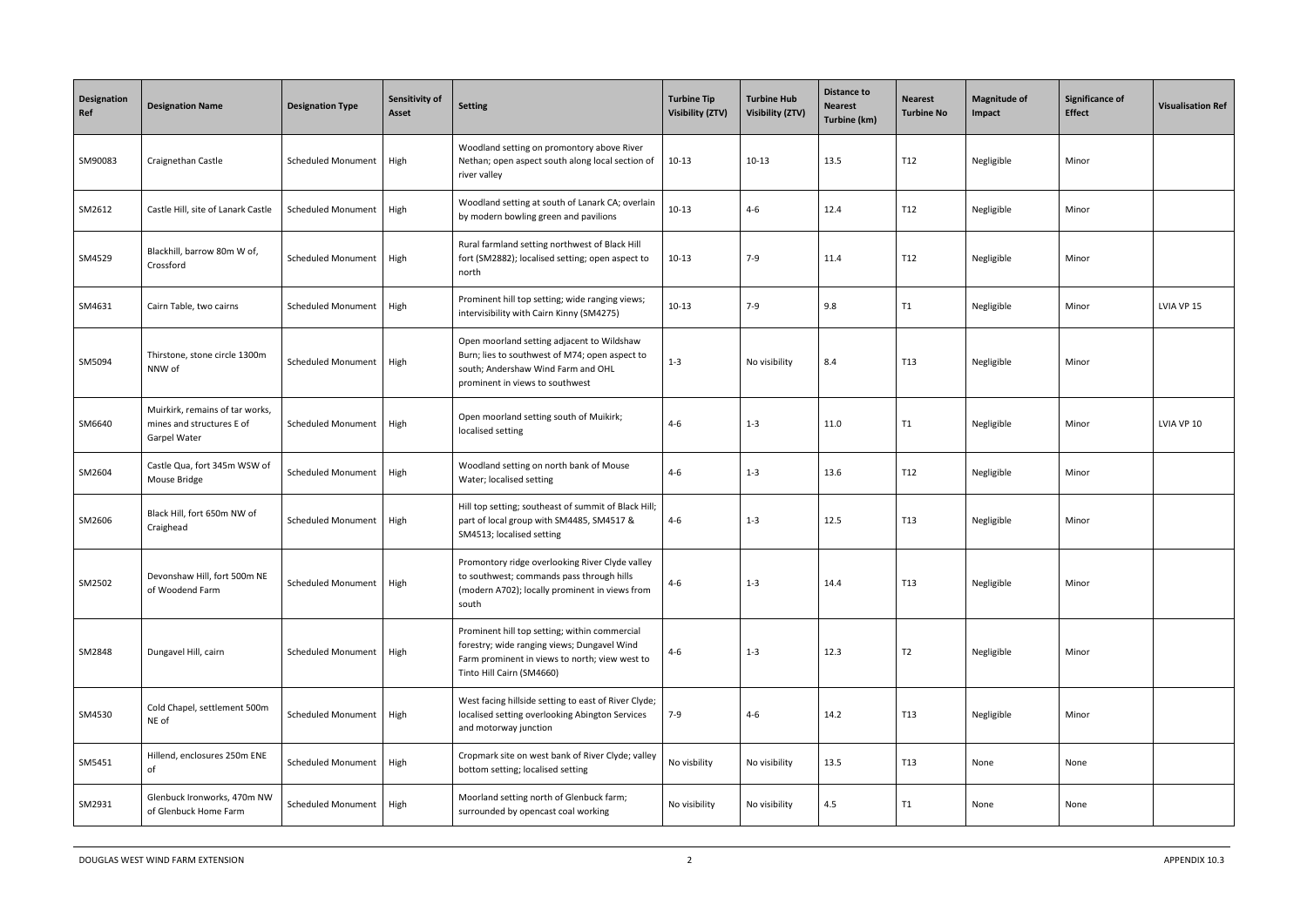| Designation<br>Ref | <b>Designation Name</b>                                            | <b>Designation Type</b>   | Sensitivity of<br>Asset | <b>Setting</b>                                                                                                                                                        | <b>Turbine Tip</b><br><b>Visibility (ZTV)</b> | <b>Turbine Hub</b><br><b>Visibility (ZTV)</b> | <b>Distance to</b><br><b>Nearest</b><br>Turbine (km) | <b>Nearest</b><br><b>Turbine No</b> | <b>Magnitude of</b><br>Impact | <b>Significance of</b><br><b>Effect</b> | <b>Visualisation Ref</b> |
|--------------------|--------------------------------------------------------------------|---------------------------|-------------------------|-----------------------------------------------------------------------------------------------------------------------------------------------------------------------|-----------------------------------------------|-----------------------------------------------|------------------------------------------------------|-------------------------------------|-------------------------------|-----------------------------------------|--------------------------|
| SM3907             | Craighead Mill, Lesmahagow                                         | <b>Scheduled Monument</b> | High                    | Wooded riverside setting adjacent to M74; River<br>Nethan localised setting; opposite modern<br>sewage works                                                          | No visibility                                 | No visibility                                 | 8.0                                                  | T12                                 | None                          | None                                    |                          |
| SM12701            | New Lanark, Mill Number Four                                       | <b>Scheduled Monument</b> | High                    | New Lanark WHS & CA & Falls of Clyde GDL                                                                                                                              | No visibility                                 | No visibility                                 | 11.8                                                 | T12                                 | None                          | None                                    |                          |
| SM8134             | New Lanark, Rosedale Street,<br>tenement stair at 11 Double<br>Row | <b>Scheduled Monument</b> | High                    | New Lanark WHS & CA & Falls of Clyde GDL                                                                                                                              | No visibility                                 | No visibility                                 | 11.9                                                 | T12                                 | None                          | None                                    |                          |
| SM5267             | Glencaple, burnt mound 980m<br>WNW of                              | <b>Scheduled Monument</b> | High                    | South-facing moorland setting along Glengonnar<br>Water valley; localised setting                                                                                     | No visibility                                 | No visibility                                 | 14.4                                                 | T11                                 | None                          | None                                    |                          |
| SM2596             | Castle Dykes, earthwork,<br>Roberton                               | <b>Scheduled Monument</b> | High                    | Enclosed rural valley setting; tributary of River<br>Clyde;                                                                                                           | No visibility                                 | No visibility                                 | 13.1                                                 | T13                                 | None                          | None                                    |                          |
| SM2635             | Castle Hill Strip, fort                                            | <b>Scheduled Monument</b> | High                    | Rural, locally prominent hill top setting with all<br>round views; open aspect to east, towards River<br>Clyde valley                                                 | No visibility                                 | No visibility                                 | 11.4                                                 | T13                                 | None                          | None                                    |                          |
| SM4714             | Waterhead, platform<br>settlement 900m N of                        | <b>Scheduled Monument</b> | High                    | South-facing moorland setting along Glengonnar<br>Water valley; localised setting                                                                                     | No visibility                                 | No visibility                                 | 15.0                                                 | T11                                 | None                          | None                                    |                          |
| SM4249             | Glencaple, platform settlement<br>600m NW of                       | <b>Scheduled Monument</b> | High                    | South-facing moorland setting along Glengonnar<br>Water valley; localised setting                                                                                     | No visibility                                 | No visibility                                 | 14.6                                                 | T11                                 | None                          | None                                    |                          |
| SM4332             | Lettershaws, platform<br>settlement 1000m NE of                    | Scheduled Monument        | High                    | South-facing moorland setting along Glengonnar<br>Water valley; localised setting                                                                                     | No visibility                                 | No visibility                                 | 14.3                                                 | T11                                 | None                          | None                                    |                          |
| SM4298             | Burnbrae, barrow 170m NW of                                        | <b>Scheduled Monument</b> | High                    | North-facing rural farmland setting; localised<br>farmland setting on tributary of Avon water                                                                         | No visibility                                 | No visibility                                 | 12.8                                                 | T5                                  | None                          | None                                    |                          |
| SM4517             | Craighead, barrow and cairn<br>820m NW of                          | <b>Scheduled Monument</b> | High                    | Ridge setting between two hill summits; open<br>moorland southeast of summit of Black Hill; part<br>of local group with SM4485, SM4513 & SM2606;<br>localised setting | No visibility                                 | No visibility                                 | 12.3                                                 | T13                                 | None                          | None                                    |                          |
| SM11235            | Auchenglen, cairn 450m SSE of                                      | <b>Scheduled Monument</b> | High                    | South-facing hillside setting; overlooking<br>Aucheglen Burn; localised setting                                                                                       | No visibility                                 | No visibility                                 | 14.5                                                 | T12                                 | None                          | None                                    |                          |
| SM2628             | Tweediehall, mound 410m NNE<br>of                                  | <b>Scheduled Monument</b> | High                    | North-facing valley setting; Avon Water valley<br>east of Strathaven; open aspects northeast and<br>southwest along Avon Water                                        | No visibility                                 | No visibility                                 | 14.2                                                 | T8                                  | None                          | None                                    |                          |
| SM2835             | Wandel, Roman fortlet and<br>camp 460m SW of                       | <b>Scheduled Monument</b> | High                    | River Clyde valley setting, north of Abington;<br>commands access through hills (modern A702),<br>former Roman road route                                             | No visibility                                 | No visibility                                 | 13.9                                                 | T13                                 | None                          | None                                    |                          |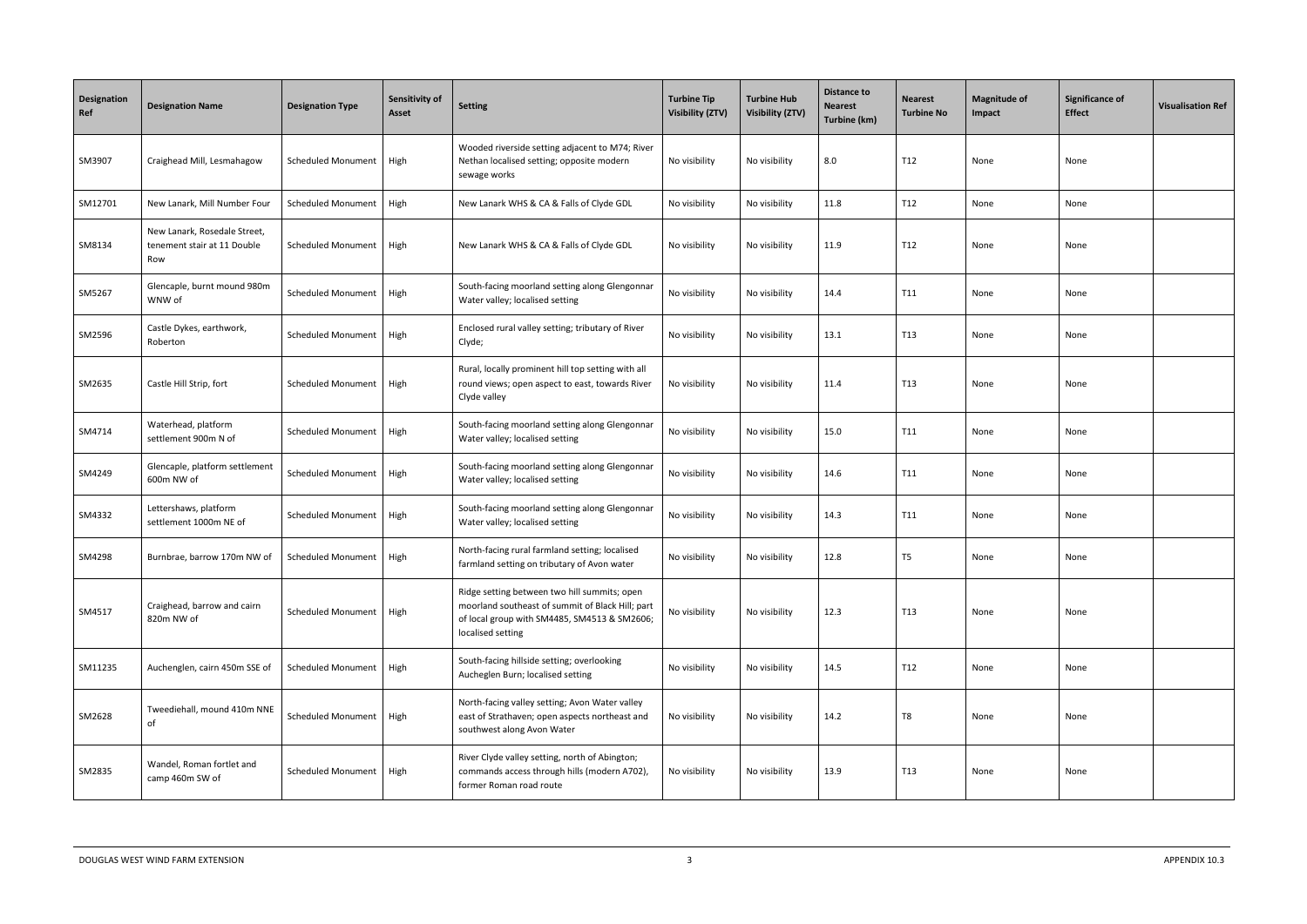| Designation<br>Ref | <b>Designation Name</b>                                                                 | <b>Designation Type</b>              | Sensitivity of<br>Asset | <b>Setting</b>                                                                                                                                               | <b>Turbine Tip</b><br><b>Visibility (ZTV)</b> | <b>Turbine Hub</b><br><b>Visibility (ZTV)</b> | <b>Distance to</b><br><b>Nearest</b><br>Turbine (km) | <b>Nearest</b><br><b>Turbine No</b> | <b>Magnitude of</b><br>Impact                                                        | <b>Significance of</b><br><b>Effect</b> | <b>Visualisation Ref</b> |
|--------------------|-----------------------------------------------------------------------------------------|--------------------------------------|-------------------------|--------------------------------------------------------------------------------------------------------------------------------------------------------------|-----------------------------------------------|-----------------------------------------------|------------------------------------------------------|-------------------------------------|--------------------------------------------------------------------------------------|-----------------------------------------|--------------------------|
| SM2609             | Abington, motte & bailey<br>1600m N of                                                  | <b>Scheduled Monument</b>            | High                    | Low lying River Clyde valley setting, north of<br>Abington; localised setting adjacent to Abington<br>Services and motorway junction                         | No visibility                                 | No visibility                                 | 13.8                                                 | T13                                 | None                                                                                 | None                                    |                          |
| SM2597             | Corra Castle                                                                            | <b>Scheduled Monument</b>            | High                    | New Lanark CA & Falls of Clyde GDL; localised<br>wooded setting on north bank of River Clyde                                                                 | No visibility                                 | No visibility                                 | 11.1                                                 | T12                                 | None                                                                                 | None                                    |                          |
| SM5425             | Thorril Castle, bastle house<br>450m NNE of Parkhead                                    | <b>Scheduled Monument</b>            | High                    | Enclosed, wooded valley setting on Parkhall<br>Burn; adjacent to M74 (to west); views<br>constrained by topography to west and east                          | No visibility                                 | No visibility                                 | 5.1                                                  | T13                                 | None                                                                                 | None                                    |                          |
| SM2627             | Cot Castle, motte                                                                       | <b>Scheduled Monument</b>            | High                    | North-facing, wooded valley setting west of<br>Stonehouse; Avon Water valley east of<br>Strathaven; open aspects northeast and<br>southwest along Avon Water | No visibility                                 | No visibility                                 | 14.4                                                 | T8                                  | None                                                                                 | None                                    |                          |
| SM1148             | Hallbar Tower, barmkin                                                                  | <b>Scheduled Monument</b>            | High                    | Woodland valley setting on tributary of River<br>Clyde; localised setting                                                                                    | No visibility                                 | No visibility                                 | 14.6                                                 | T12                                 | None                                                                                 | None                                    |                          |
| SM8775             | The Bower of Wandel, Tower.                                                             | <b>Scheduled Monument</b>            | High                    | River valley setting; east bank of River Clyde;<br>localised setting                                                                                         | No visibility                                 | No visibility                                 | 14.0                                                 | T13                                 | None                                                                                 | None                                    |                          |
| LB13055            | Hyndford Bridge                                                                         | Category A Listed<br><b>Building</b> | High                    | River Clyde valley; localised setting                                                                                                                        | $10-13$                                       | $10-13$                                       | 13.4                                                 | T12                                 | Negligible                                                                           | Minor                                   | LVIA VP 7                |
| LB37024            | Hyndford Road, Gates,<br>Gatepiers and Railings at<br>Auction Room and Cattle<br>Market | Category A Listed<br><b>Building</b> | High                    | Outskirts of Lanark; screened from visibility;<br>localised setting                                                                                          | $10-13$                                       | $10 - 13$                                     | 13.0                                                 | T12                                 | None (localised<br>setting, screened<br>from visibility by<br>urban<br>surroundings) | None                                    |                          |
| LB37029            | Cemetery Chapel, Hyndford<br>Road                                                       | Category A Listed<br>Building        | High                    | Outskirts of Lanark; localised setting within<br>cemetery                                                                                                    | $10-13$                                       | $10-13$                                       | 12.9                                                 | T12                                 | Negligible                                                                           | Minor                                   |                          |
| LB37062            | St Mary's RC Church, St Vincent<br>Place                                                | Category A Listed<br>Building        | High                    | Lanark CA; urban setting; screened from visibility                                                                                                           | $10-13$                                       | $10-13$                                       | 13.0                                                 | T12                                 | None (localised<br>setting, screened<br>from visibility by<br>urban<br>surroundings) | None                                    |                          |
| LB37065            | St Mary's Church Hall, St<br>Vincent Place                                              | Category A Listed<br>Building        | High                    | Lanark CA; urban setting; screened from visibility                                                                                                           | $10-13$                                       | $10-13$                                       | 13.0                                                 | T12                                 | None (localised<br>setting, screened<br>from visibility by<br>urban<br>surroundings) | None                                    |                          |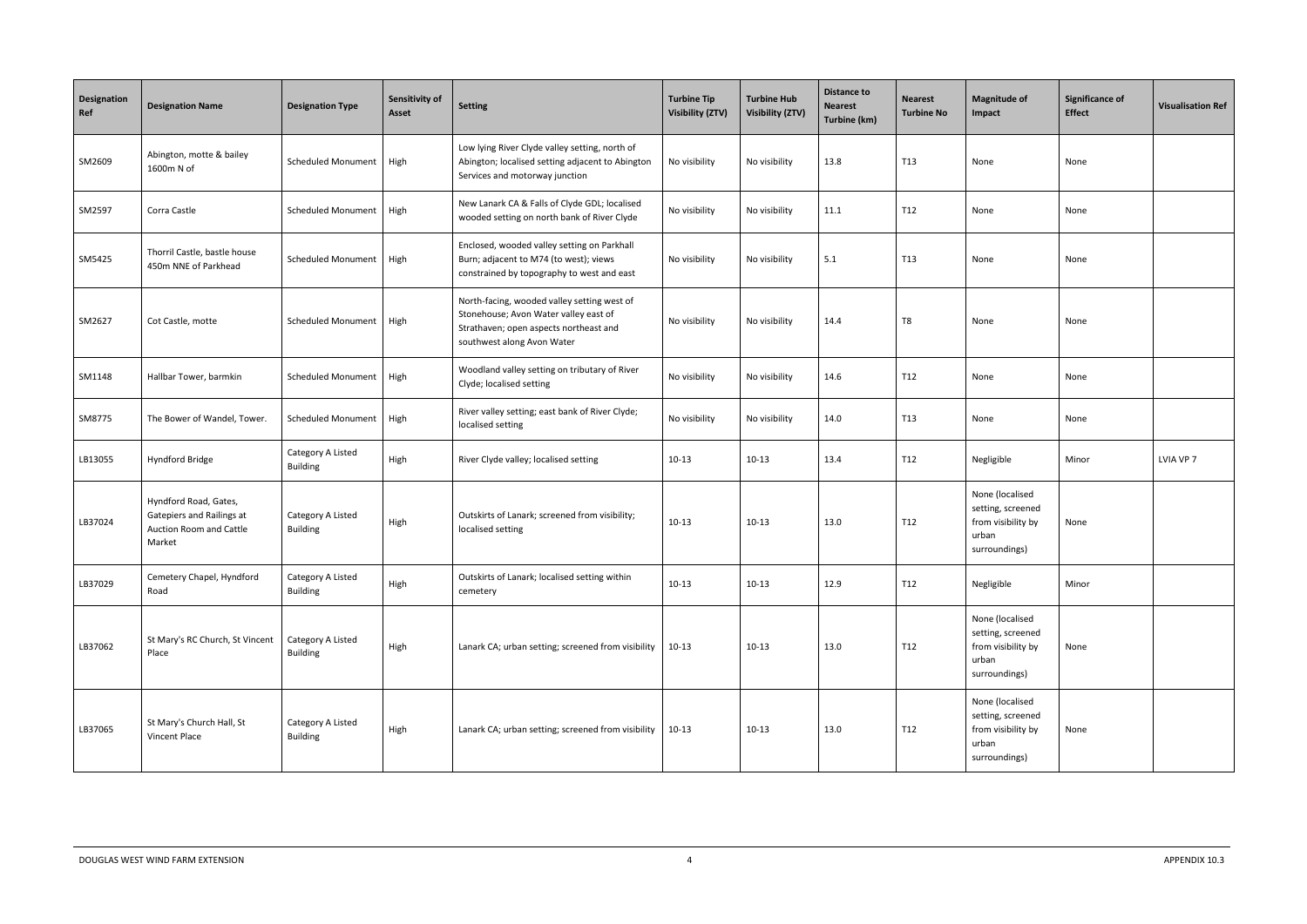| Designation<br>Ref | <b>Designation Name</b>                                                                                           | <b>Designation Type</b>              | Sensitivity of<br>Asset | <b>Setting</b>                                                                      | <b>Turbine Tip</b><br><b>Visibility (ZTV)</b> | <b>Turbine Hub</b><br><b>Visibility (ZTV)</b> | <b>Distance to</b><br><b>Nearest</b><br>Turbine (km) | <b>Nearest</b><br><b>Turbine No</b> | <b>Magnitude of</b><br>Impact                                                          | <b>Significance of</b><br><b>Effect</b> | <b>Visualisation Ref</b> |
|--------------------|-------------------------------------------------------------------------------------------------------------------|--------------------------------------|-------------------------|-------------------------------------------------------------------------------------|-----------------------------------------------|-----------------------------------------------|------------------------------------------------------|-------------------------------------|----------------------------------------------------------------------------------------|-----------------------------------------|--------------------------|
| LB37066            | St Mary's Presbytery St Vincent<br>Place                                                                          | Category A Listed<br><b>Building</b> | High                    | Lanark CA; urban setting; screened from visibility                                  | $10 - 13$                                     | $10-13$                                       | 13.0                                                 | T12                                 | None (localised<br>setting, screened<br>from visibility by<br>urban<br>surroundings)   | None                                    |                          |
| LB13053            | Jerviswood                                                                                                        | Category A Listed<br><b>Building</b> | High                    | Woodland setting north of Lanark (Mouse Water<br>valley); localised setting         | $1 - 3$                                       | No visibility                                 | 14.6                                                 | T12                                 | None (localised<br>setting, screened<br>from visibility by<br>topography of<br>valley) | None                                    |                          |
| LB51727            | Falls of Clyde, Bonnington<br>Power Station with Tank and<br>Pipes                                                | Category A Listed<br><b>Building</b> | High                    | New Lanark CA & Falls of Clyde GDL; localised<br>setting                            | $1 - 3$                                       | No visibility                                 | 11.3                                                 | T12                                 | None (localised<br>setting, screened<br>from visibility with<br>Falls of Clyde GDL)    | None                                    |                          |
| LB723              | Tower of Hallbar                                                                                                  | Category A Listed<br><b>Building</b> | High                    | Woodland valley setting on tributary of River<br>Clyde; localised setting           | No visibility                                 | No visibility                                 | 14.7                                                 | T12                                 | None                                                                                   | None                                    |                          |
| LB7679             | Corehouse                                                                                                         | Category A Listed<br><b>Building</b> | High                    | New Lanark CA & Falls of Clyde GDL; localised<br>setting                            | No visibility                                 | No visibility                                 | 11.2                                                 | T12                                 | None                                                                                   | None                                    |                          |
| LB12967            | <b>Baronald (Cartland Bridge</b><br>Hotel)                                                                        | Category A Listed<br><b>Building</b> | High                    | Woodland setting north of Lanark (Mouse Water<br>valley); localised setting         | No visibility                                 | No visibility                                 | 13.3                                                 | T12                                 | None                                                                                   | None                                    |                          |
| LB13065            | Corra Linn, Bonnington Pavilion                                                                                   | Category A Listed<br><b>Building</b> | High                    | New Lanark CA & Falls of Clyde GDL                                                  | No visibility                                 | No visibility                                 | 11.3                                                 | T12                                 | None                                                                                   | None                                    |                          |
| LB37032            | Mousemill Road, Clydesholm<br><b>Bridge</b>                                                                       | Category A Listed<br><b>Building</b> | High                    | River valley setting north west of Lanark (Mouse<br>Water valley)                   | No visibility                                 | No visibility                                 | 12.5                                                 | T12                                 | None                                                                                   | None                                    |                          |
| LB37037            | New Lanark, Community Hall<br>(former New Lanark Church)<br>with Gatepiers, Railings and<br><b>Boundary Walls</b> | Category A Listed<br><b>Building</b> | High                    | New Lanark WHS & CA & Falls of Clyde GDL;<br>localised sub-urban, riverside setting | No visibility                                 | No visibility                                 | 12.0                                                 | T12                                 | None                                                                                   | None                                    |                          |
| LB37038            | New Lanark 1-10 (inclusive Nos)<br><b>Braxfield Row</b>                                                           | Category A Listed<br><b>Building</b> | High                    | New Lanark WHS & CA & Falls of Clyde GDL;<br>localised sub-urban, riverside setting | No visibility                                 | No visibility                                 | 11.9                                                 | T12                                 | None                                                                                   | None                                    |                          |
| LB37039            | New Lanark, 1-8 (inclusive Nos)<br>Caithness Row And The<br><b>Counting House</b>                                 | Category A Listed<br><b>Building</b> | High                    | New Lanark WHS & CA & Falls of Clyde GDL;<br>localised sub-urban, riverside setting | No visibility                                 | No visibility                                 | 11.9                                                 | T12                                 | None                                                                                   | None                                    |                          |
| LB37040            | New Lanark, 9-16 (inclusive<br>Nos) Caithness Row With<br>Garages (Former Abattoir)                               | Category A Listed<br><b>Building</b> | High                    | New Lanark WHS & CA & Falls of Clyde GDL;<br>localised sub-urban, riverside setting | No visibility                                 | No visibility                                 | 11.9                                                 | T12                                 | None                                                                                   | None                                    |                          |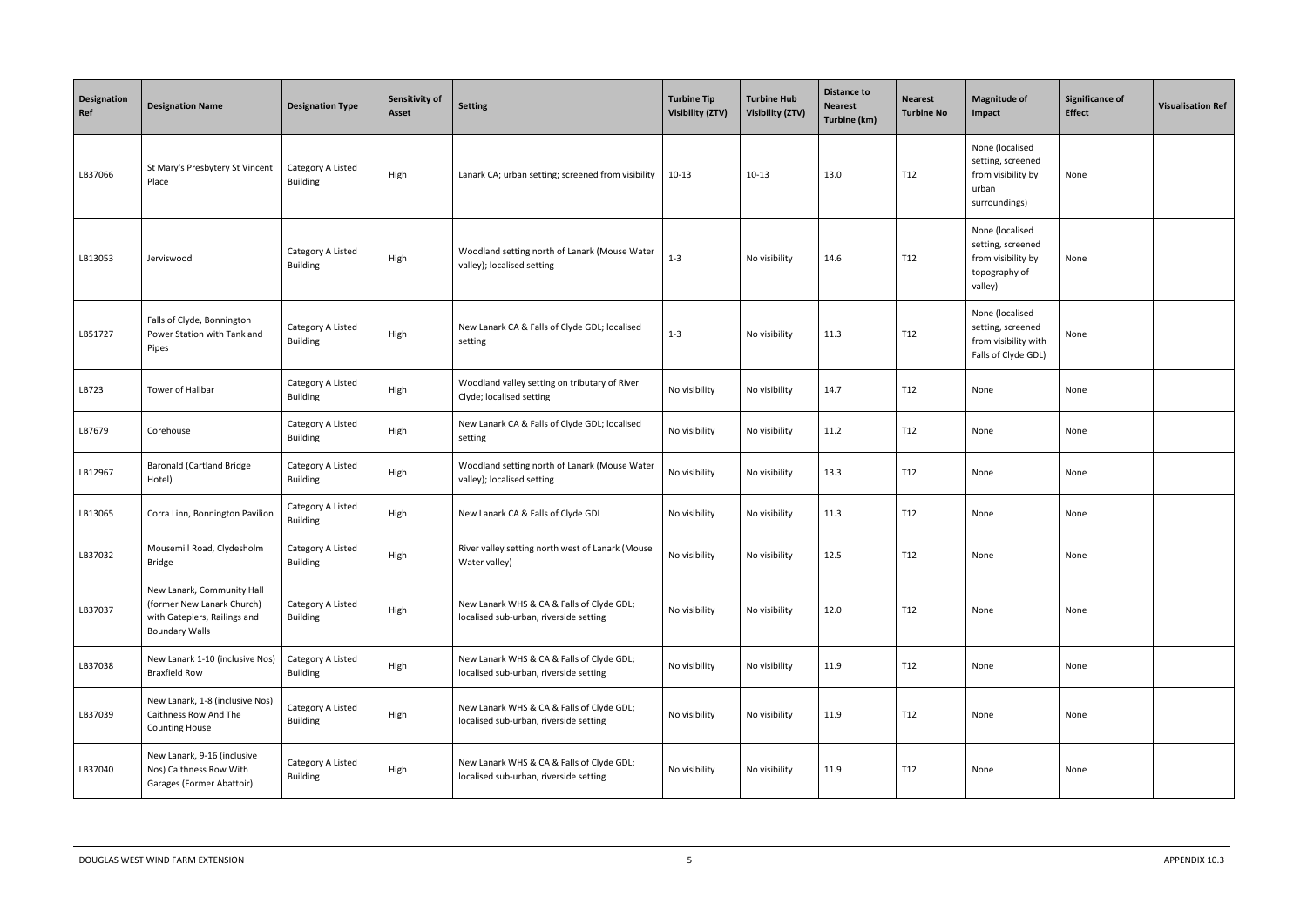| Designation<br>Ref | <b>Designation Name</b>                                                                                        | <b>Designation Type</b>              | Sensitivity of<br>Asset | <b>Setting</b>                                                                      | <b>Turbine Tip</b><br><b>Visibility (ZTV)</b> | <b>Turbine Hub</b><br><b>Visibility (ZTV)</b> | <b>Distance to</b><br><b>Nearest</b><br>Turbine (km) | <b>Nearest</b><br><b>Turbine No</b> | <b>Magnitude of</b><br>Impact | Significance of<br><b>Effect</b> | <b>Visualisation Ref</b> |
|--------------------|----------------------------------------------------------------------------------------------------------------|--------------------------------------|-------------------------|-------------------------------------------------------------------------------------|-----------------------------------------------|-----------------------------------------------|------------------------------------------------------|-------------------------------------|-------------------------------|----------------------------------|--------------------------|
| LB37041            | New Lanark, Rosedale Street, 1-<br>4 (inclusive Nos) Double Row,<br>also known as Wee Row                      | Category A Listed<br><b>Building</b> | High                    | New Lanark WHS & CA & Falls of Clyde GDL;<br>localised sub-urban, riverside setting | No visibility                                 | No visibility                                 | 11.9                                                 | T12                                 | None                          | None                             |                          |
| LB37042            | New Lanark, Rosedale Street, 5-<br>12 (inclusive Nos) Double Row,<br>known as Water Row                        | Category A Listed<br><b>Building</b> | High                    | New Lanark WHS & CA & Falls of Clyde GDL;<br>localised sub-urban, riverside setting | No visibility                                 | No visibility                                 | 11.9                                                 | T12                                 | None                          | None                             |                          |
| LB37043            | New Lanark, 1-14 (inclusive<br>Nos) Long Row                                                                   | Category A Listed<br><b>Building</b> | High                    | New Lanark WHS & CA & Falls of Clyde GDL;<br>localised sub-urban, riverside setting | No visibility                                 | No visibility                                 | 11.9                                                 | T12                                 | None                          | None                             |                          |
| LB37045            | New Lanark, New Buildings                                                                                      | Category A Listed<br><b>Building</b> | High                    | New Lanark WHS & CA & Falls of Clyde GDL;<br>localised sub-urban, riverside setting | No visibility                                 | No visibility                                 | 11.9                                                 | T12                                 | None                          | None                             |                          |
| LB37046            | New Lanark, 1-11 (inclusive<br>Nos) Nursery Buildings                                                          | Category A Listed<br><b>Building</b> | High                    | New Lanark WHS & CA & Falls of Clyde GDL;<br>localised sub-urban, riverside setting | No visibility                                 | No visibility                                 | 11.9                                                 | T12                                 | None                          | None                             |                          |
| LB37047            | New Lanark, 1 and 3 Rosedale<br>Street, Robert Owen's House                                                    | Category A Listed<br><b>Building</b> | High                    | New Lanark WHS & CA & Falls of Clyde GDL;<br>localised sub-urban, riverside setting | No visibility                                 | No visibility                                 | 11.9                                                 | T12                                 | None                          | None                             |                          |
| LB37048            | New Lanark, 5 and 7 Rosedale<br>Street, David Dale's House                                                     | Category A Listed<br><b>Building</b> | High                    | New Lanark WHS & CA & Falls of Clyde GDL;<br>localised sub-urban, riverside setting | No visibility                                 | No visibility                                 | 11.9                                                 | T12                                 | None                          | None                             |                          |
| LB37049            | New Lanark, Visitor Centre<br>(formerly New Institution for<br>the Formation of Character and<br>Engine House) | Category A Listed<br><b>Building</b> | High                    | New Lanark WHS & CA & Falls of Clyde GDL;<br>localised sub-urban, riverside setting | No visibility                                 | No visibility                                 | 11.9                                                 | T12                                 | None                          | None                             |                          |
| LB37050            | New Lanark, Education Centre<br>(formerly the School)                                                          | Category A Listed<br><b>Building</b> | High                    | New Lanark WHS & CA & Falls of Clyde GDL;<br>localised sub-urban, riverside setting | No visibility                                 | No visibility                                 | 11.8                                                 | T12                                 | None                          | None                             |                          |
| LB37051            | New Lanark, Mill No 1                                                                                          | Category A Listed<br><b>Building</b> | High                    | New Lanark WHS & CA & Falls of Clyde GDL;<br>localised sub-urban, riverside setting | No visibility                                 | No visibility                                 | 11.9                                                 | T12                                 | None                          | None                             |                          |
| LB37052            | New Lanark, Mill No 2                                                                                          | Category A Listed<br><b>Building</b> | High                    | New Lanark WHS & CA & Falls of Clyde GDL;<br>localised sub-urban, riverside setting | No visibility                                 | No visibility                                 | 11.9                                                 | T12                                 | None                          | None                             |                          |
| LB37053            | New Lanark, Mill No 3                                                                                          | Category A Listed<br><b>Building</b> | High                    | New Lanark WHS & CA & Falls of Clyde GDL;<br>localised sub-urban, riverside setting | No visibility                                 | No visibility                                 | 11.9                                                 | T12                                 | None                          | None                             |                          |
| LB37054            | New Lanark, former Mechanics'<br>Workshop                                                                      | Category A Listed<br><b>Building</b> | High                    | New Lanark WHS & CA & Falls of Clyde GDL;<br>localised sub-urban, riverside setting | No visibility                                 | No visibility                                 | 11.8                                                 | T12                                 | None                          | None                             |                          |
| LB37055            | New Lanark, Scottish Wildlife<br>Trust Visitor Centre (former<br>Foundry, later Dyeworks)                      | Category A Listed<br><b>Building</b> | High                    | New Lanark WHS & CA & Falls of Clyde GDL;<br>localised sub-urban, riverside setting | No visibility                                 | No visibility                                 | 11.8                                                 | T12                                 | None                          | None                             |                          |
| LB37056            | New Lanark, Retort House<br>Chimney                                                                            | Category A Listed<br><b>Building</b> | High                    | New Lanark WHS & CA & Falls of Clyde GDL;<br>localised sub-urban, riverside setting | No visibility                                 | No visibility                                 | 11.7                                                 | T12                                 | None                          | None                             |                          |